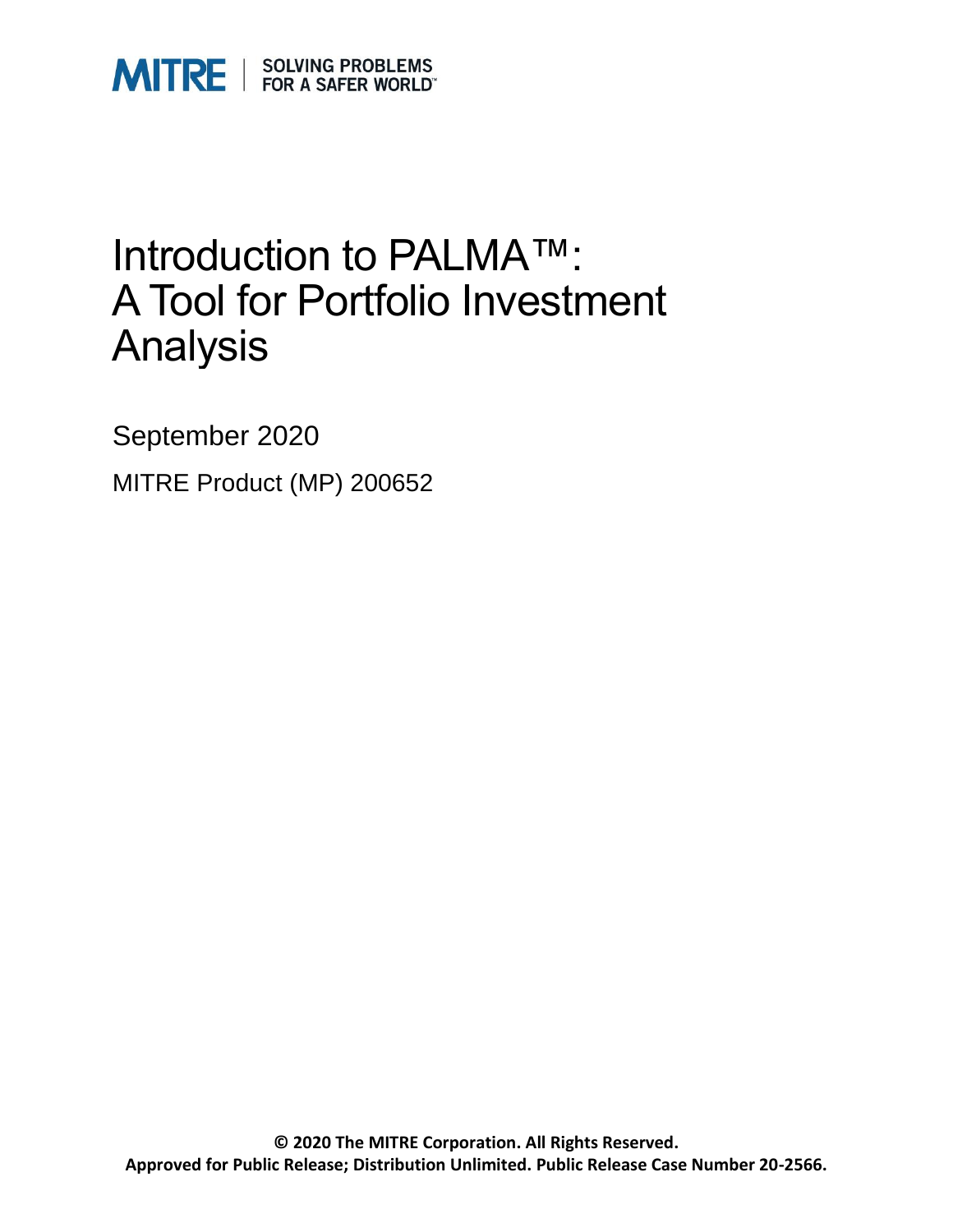



### PALMA

#### *A Tool for Portfolio Investment Analysis*

#### **Introduction**

MITRE's Portfolio Analysis Machine (PALMA™) 1 is a graphical and computational framework to help decision-makers select the best portfolio of investments, based on cost and operational benefit, so they can best leverage limited resources. It has been in use since 2000 to conduct tradeoff and portfolio optimization analyses for multiple government organizations. Over that time, it has continually evolved to meet sponsor needs by incorporating new features, functions, and computational capabilities.

#### **PALMA Overview**

PALMA is designed to solve the "knapsack problem," as illustrated in the figure below: Given the constraint of limited space in the knapsack, what combination of objects (i.e., portfolio) will provide a camper with the greatest utility? Campers would need to consider dependencies among items (e.g., a can opener is required if the camper intends to bring food in cans) as well as potential substitutes (e.g., candles versus a battery-powered lantern) in their decision-making process.



<sup>1</sup> PALMA™ is a trademark of The MITRE Corporation.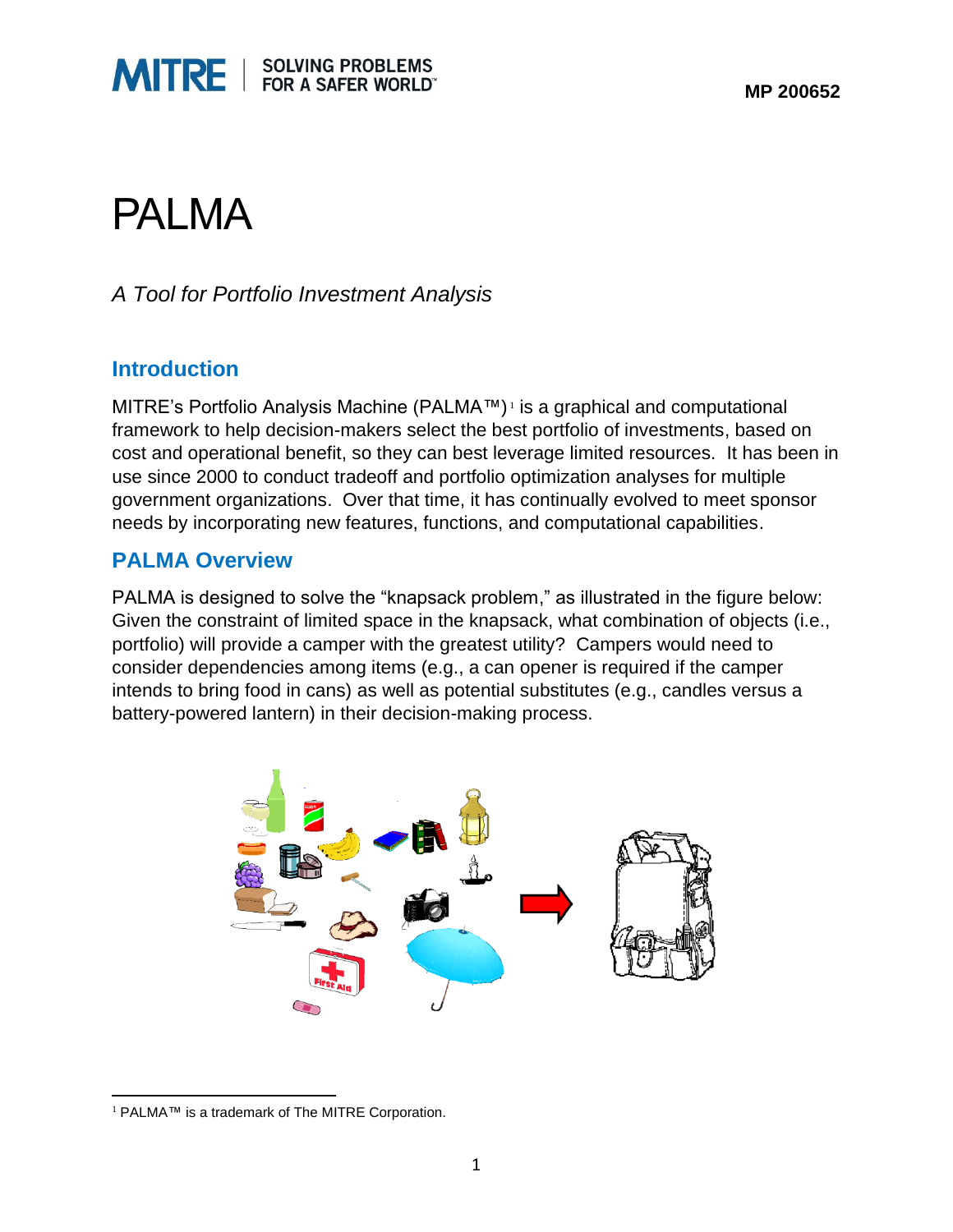

PALMA is built on the principle that the process of making investment decisions should begin by asking basic questions such as:

- What is the decision to be made (e.g., what is the need to be met?)
- How well is the need being met today? What gaps or shortfalls exist?
- What investment options should be considered to fill the gaps or remediate the shortfalls?
- How much do they cost and how much benefit do they provide?
- How do these investments contribute to the organization's overall goal?

PALMA provides (1) a language in which the answers to these questions can be expressed and (2) a framework for combining information to gain insight into the investment problem. This framework provides a structured, repeatable approach to investment planning.

PALMA's full toolset, typical uses, and fundamental concepts will be discussed in detail below. A notional search and rescue mission will be used to illustrate the key concepts.

#### **The PALMA Toolset**

The main element of the PALMA toolset is the PALMA application itself, but the toolset also includes pre- and post-processing tools to help in building the model and analyzing the results, as illustrated in the figure below. The model building workbook (MBW) and AutoTree are pre-processing tools that allow users to build the model in Microsoft Excel® using the input data they have developed. The post-processor tool, PALMA-X, allows users to automate repetitive tasks and perform post-processing of model results, including sensitivity analysis and graphical display. The pre- and post-processing elements of the toolset are discussed further in later sections of this paper.

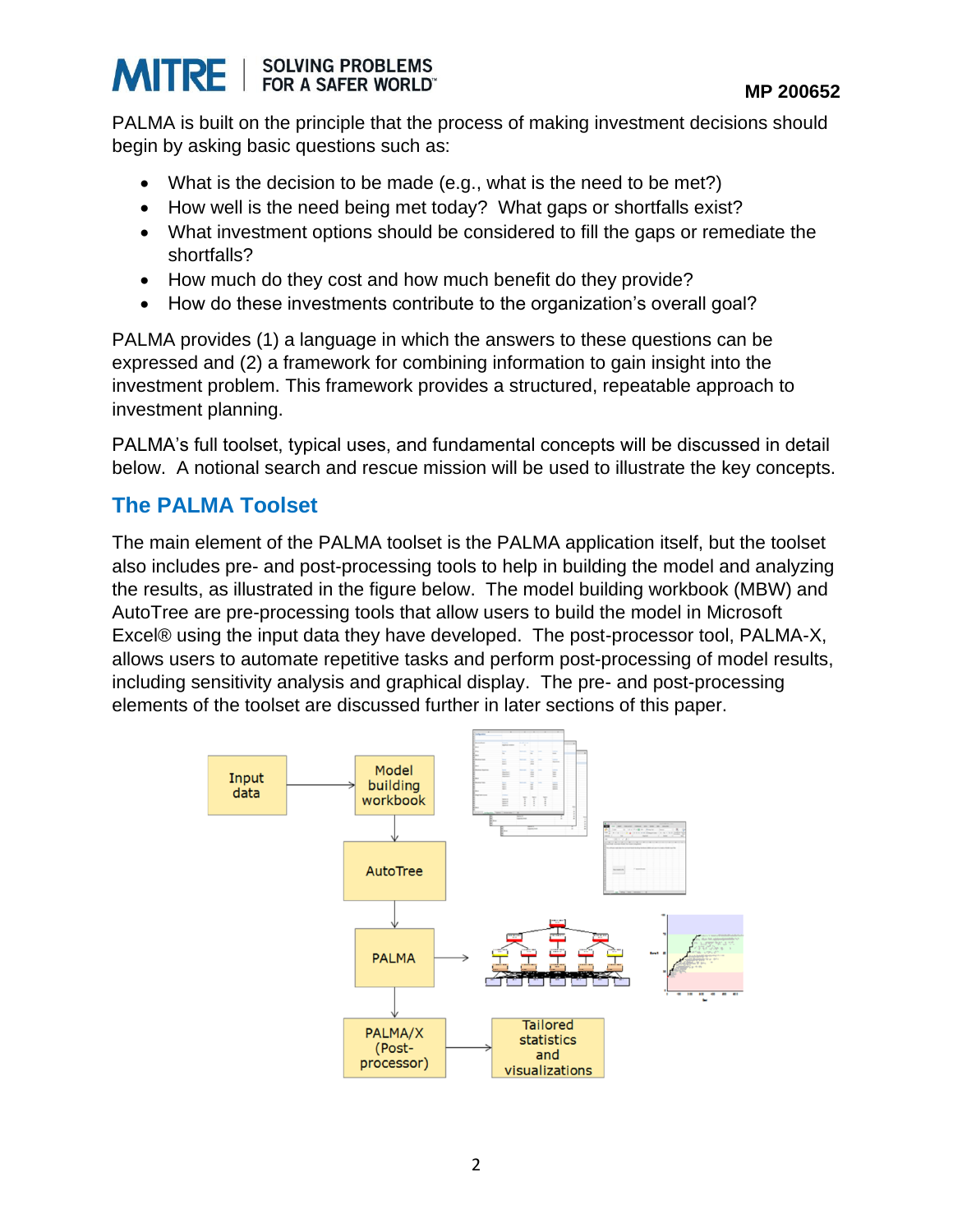#### **SOLVING PROBLEMS MITRE** FOR A SAFER WORLD"

In addition, the toolset includes comprehensive user's manuals for PALMA and AutoTree as well as a large set of example files.

#### **Fundamental PALMA Model Concepts**

PALMA is based on the principles of multi-attribute utility theory (MAUT), a structured decision-making methodology for guiding tradeoffs among multiple, sometimes competing, objectives (Reference 1). The investment options are assessed and compared based on how well they satisfy the defined objectives, not on financial metrics like cost savings, net present value, or return on investment. In a PALMA model, cost and benefit are considered separately; that is, cost is an independent variable and is not included as an objective in the benefit calculation. This allows PALMA to build a benefit/cost graph that illustrates the benefit across a range of costs, which is useful in making trade-offs.

#### *The Value Tree*

A PALMA model is based on the concept of a value tree. The value tree identifies the high- level mission and decomposes it into goals, objectives, actions, and tasks (or another hierarchical or functional breakdown). Each of the elements in the value tree is called a node. The value tree hierarchy also shows the relationships among the nodes (also known as parent-child relationships). The value tree is decomposed to the level at which the effect of the investment options can be directly evaluated (i.e., leaf nodes), with the top node representing the overall mission.

A simple value tree for a notional search and rescue mission is shown in the figure below. In this example, the overall mission of search and rescue is broken down into three key tasks: gather information, plan response, and execute response plan. Each task has multiple subtasks; for example, gather information depends on the receive distress call, locate vehicle, and determine vehicle type subtasks.



A value tree can be built by subject matter experts and/or by leveraging existing organizational resources reflecting its objectives or goals (e.g., an operational architecture, a business reference model, a strategic plan, mission threads, etc.).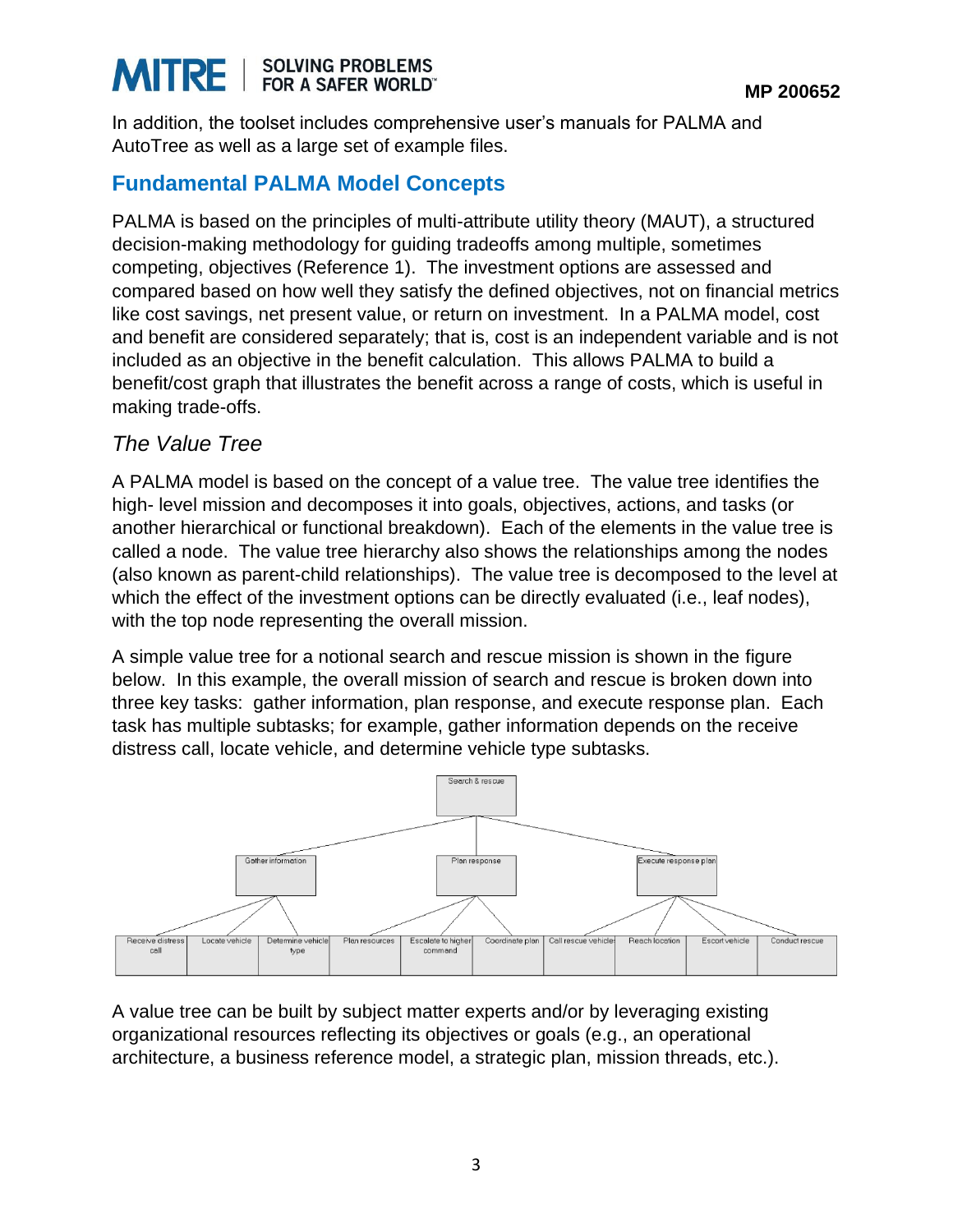### **MITRE** SOLVING PROBLEMS

#### *Scoring and Utility*

Every node in the PALMA value tree has a numerical score. The score of a leaf node represents the impact of the selected portfolio of investment options on that leaf. The score of a non-leaf node represents the rollup (combination) of the scores of all that node's children (see section below for more about rollup rules). The score at the top of the tree is the overall benefit score for the selected portfolio; this benefit score, along with the portfolio cost, is what PALMA uses in its optimization calculations.

The node scores, in general, represent utility, a dimensionless value on a 0-100 scale where zero represents no capability and 100 represents the ideal capability. The exception is engineering nodes, whose scores represent physical units (e.g., vehicle speed in miles per hour, time delay in delivering a data message). These scores must be converted into utility scores before they can be combined with the scores of other nodes.

PALMA associates colors with the numerical scores to provide a quick visual indication of node status when viewing the value tree. PALMA comes with a standard set of color files, and the user can also define custom color schemes. As an example, the color scheme for the search and rescue model example used in this paper is shown below.

| <b>Color</b>  | <b>Description</b>                                      | <b>Score Range</b>   |
|---------------|---------------------------------------------------------|----------------------|
| <b>Blue</b>   | <b>Exceeds requirements</b>                             | score $\geq 90$      |
| <b>Green</b>  | Fully meets requirements                                | $75 \leq score < 90$ |
| <b>Yellow</b> | Partially meets requirements                            | $50 \leq score < 75$ |
| <b>Orange</b> | Partially meets requirements, but with significant gaps | $25 \leq score < 50$ |
| <b>Red</b>    | Meets very few requirements                             | $1 \leq score < 25$  |
| Zero          | Does not meet requirements                              | $0 \leq score < 1$   |

#### *Rollup Functions*

Rollup functions mathematically characterize the relationships between connected nodes. These functions specify how the scores of the "child" nodes combine to produce the score of the "parent" node. The complete set of rules, at all levels of the value tree, allows the benefit at the top of the tree to be calculated from the scores of the leaf nodes.

PALMA offers a wide variety of built-in roll-up functions including:

- Maximum, minimum, arithmetic average, weighted average, advanced averages
- Curve fitting techniques
- Lookup tables

PALMA also provides flexibility to customize rollup functions using algebraic notation and standard math functions. Rollup functions are typically determined through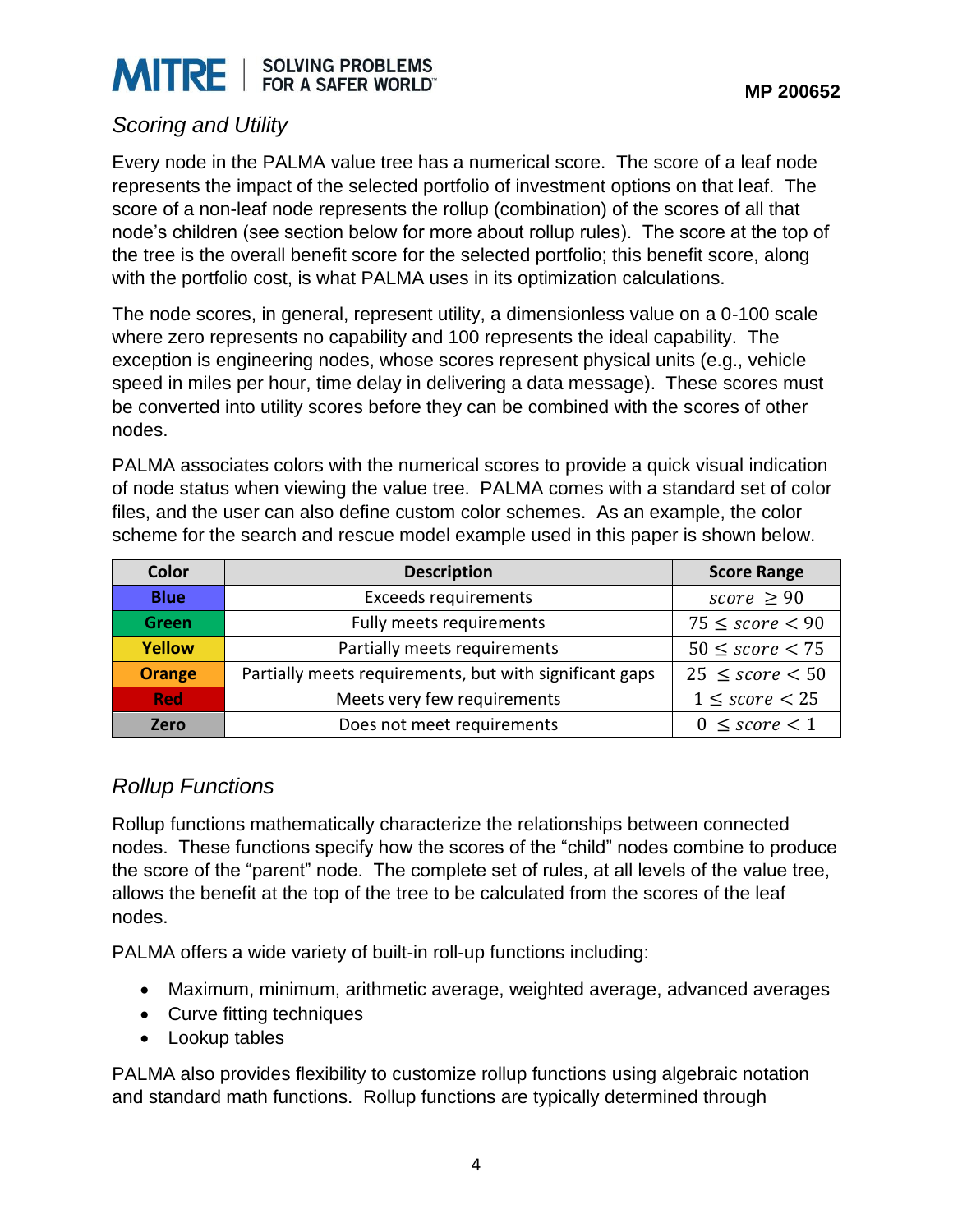

discussion with stakeholders who have a deep understanding of the overall goal/objective/mission.

The figure below shows the results of using two different rollup functions on the same set of scores.



#### *Baseline Scores*

Baseline scores reflect the current state of your mission or overall goal without any of the defined investment options being funded. Baseline scores are assigned to each leaf node and are propagated up the value tree based on the defined rollup rules. From this, you can see where you are doing well and where there are shortfalls and/or gaps that may need to be addressed. You can examine how the baseline drives value at the top of the tree.

In some cases, it may not be possible to develop baseline scores, for a variety of reasons, such as having a new mission under evaluation or because the information needed to assign baseline scores is not available. In these cases, the baseline scores of all leaf nodes can be set to zero (which is the default in PALMA).

#### *Investment Options*

The investment options represent the alternatives that will be explored in the analysis to support the investment decision being made.

**Option Costs**. The option costs are determined outside of PALMA and are an input to the model. It doesn't matter what type of costs are used (e.g., acquisition cost or lifecycle cost) or what units they are in; however, for accurate results it is important that all costs be of the same type and in the same units. Costs can include people,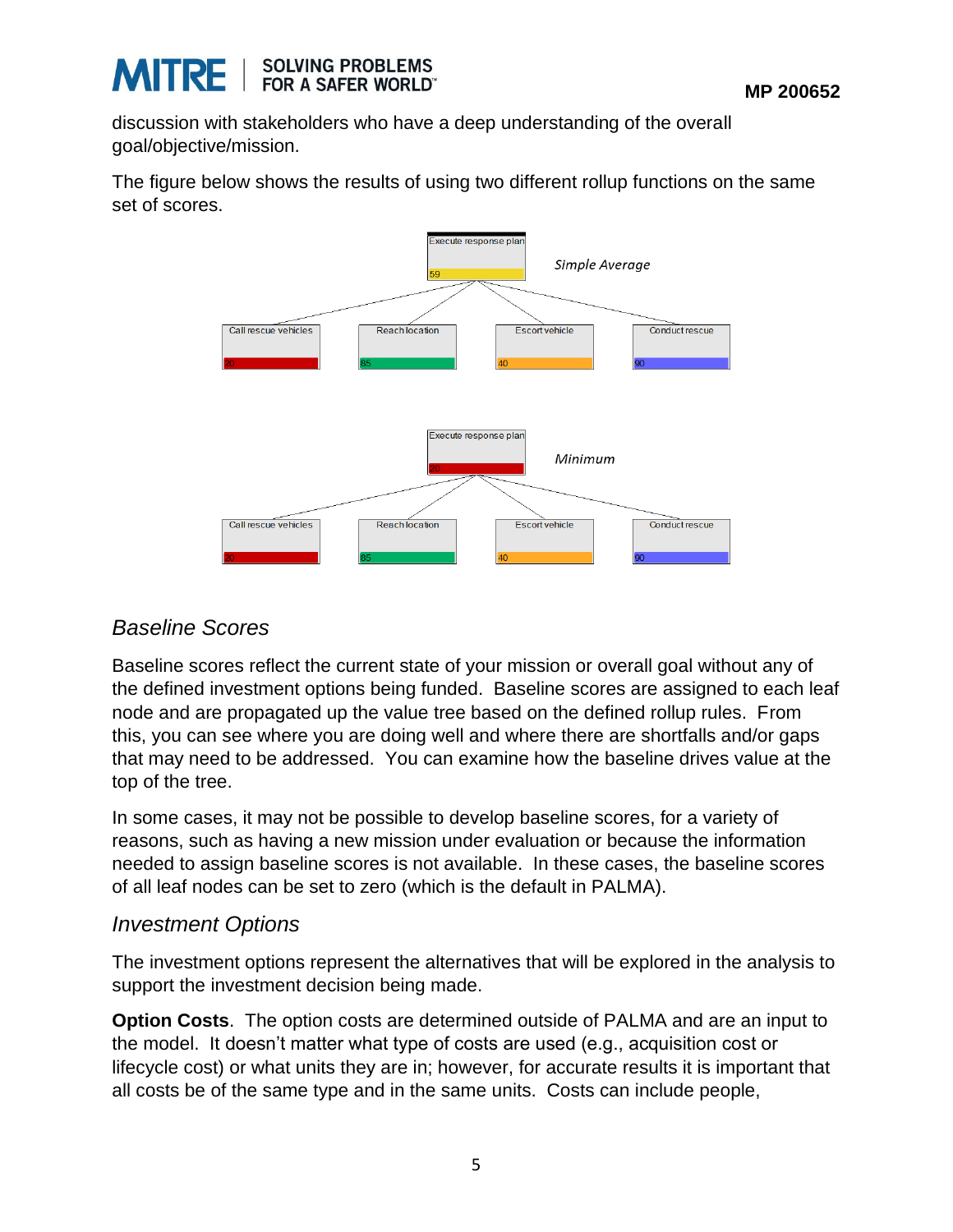#### **SOLVING PROBLEMS**<br>FOR A SAFER WORLD" **MITRE**

processes, policies, technologies, equipment, materials, facilities, and/or data. In certain types of models, an option's cost may be set to zero if no resources are needed to realize its impact.

**Option Impacts**. The option impacts are assessed at the lowest level of the value tree (the leaf nodes). Qualitative or quantitative metrics, or a mix of both, can be used to make these assessments. For each metric, a scoring scheme must be established to define how the impact will be assessed.

For metrics that are measurable (e.g., vehicle speed in miles per hour), a utility function must be defined to translate these values into dimensionless benefit scores. This allows scores for different metrics (e.g., speed in miles per hour and fuel efficiency in miles per gallon) to be combined. It also establishes "how much is good enough": twice as much isn't necessarily twice as good, and it may cost a lot more.



A metric that is not measurable can be assessed using a constructed scale. Constructed scales are verbal, descriptive scales used to assess impacts in cases where natural scales do not exist (Reference 2). This type of scale establishes a consistent way of assessing different levels of capability for something that is not directly quantifiable.

| <b>Score</b> | <b>Title</b>           | <b>Description</b>                                              |
|--------------|------------------------|-----------------------------------------------------------------|
| 100          | <b>Fully satisfied</b> | Meets all requirements                                          |
| 80           | Good                   | Meets all major requirements, with minor limitations            |
| 60           | Fair                   | Meets most major requirements, with significant limitations     |
| 40           | Poor                   | Fails to meet many major requirements, but provides some value  |
| 20           | Very poor              | Fails to meet many major requirements, but provides minor value |
| $\mathbf{0}$ | No capability          | Provides no value                                               |

For a PALMA model, a numerical utility value must be assigned to each level of the constructed scale, as in the example below.

**Option Dependencies**. Option dependencies are used to capture relationships among the options. Dependencies ensure that the portfolios considered by PALMA take realworld constraints into account. For example, if Option B is an add-on that enhances the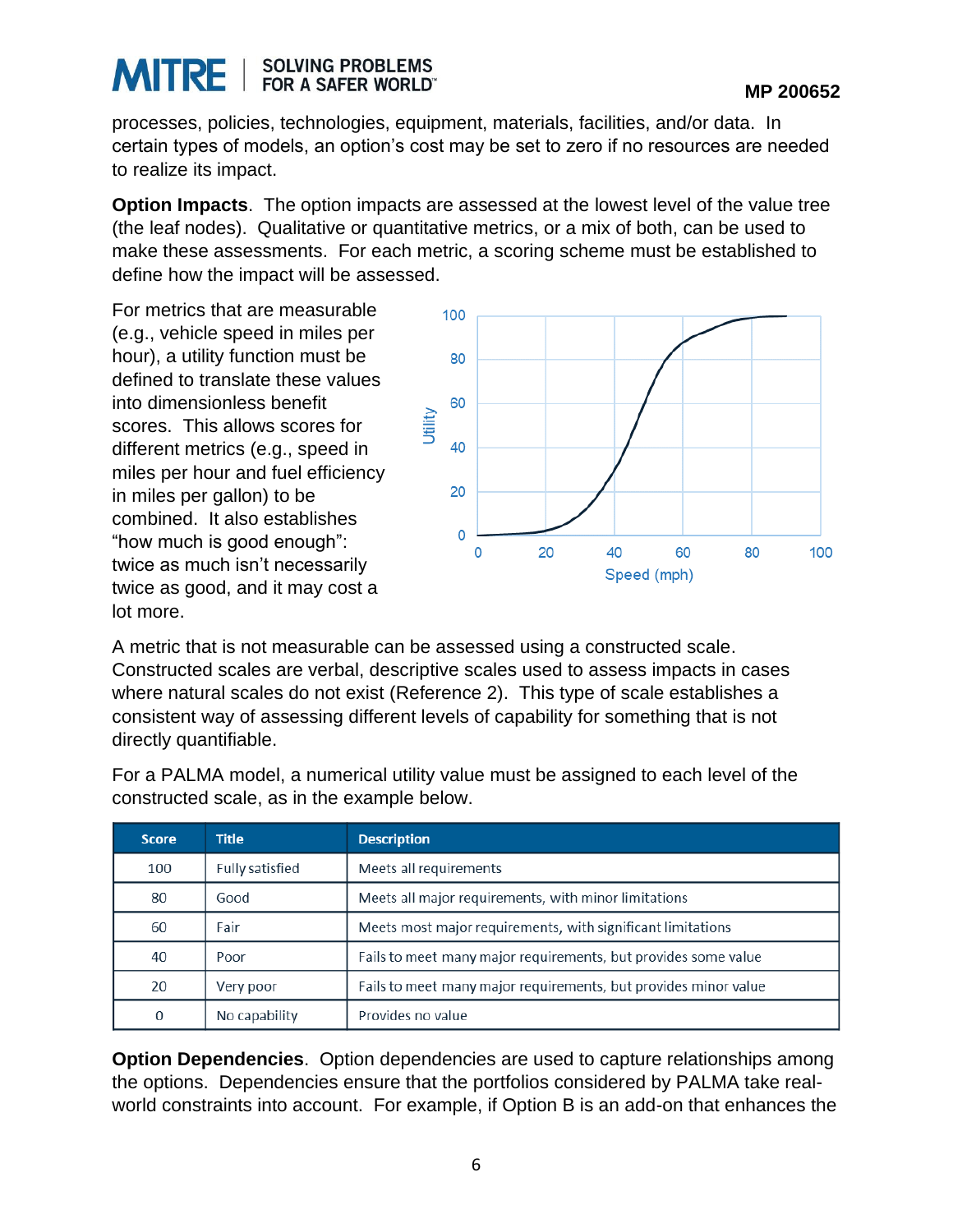#### **SOLVING PROBLEMS**<br>FOR A SAFER WORLD" **MITRE**

performance of Option A, but is of no value by itself, a dependency should be created to tell PALMA not to include Option B in a portfolio unless Option A is also in that portfolio. PALMA includes several types of dependencies to allow for modeling different types of relationships among investment options.

#### **Multi-Period Modeling**

A multi-year (or multi-period) model can be developed in PALMA by creating a separate value tree for each time period being modeled (e.g., near-term and far-term). These separate trees are then connected to a single "multiyear" parent node at the top of the tree, as shown in the figure below. The multi-period structure makes it possible for an option to have different impacts and different costs in different time periods. Usually the basic value tree structure is the same for all time periods, but PALMA can also accommodate unique value trees in each time period if needed.



### **Creating a PALMA Model**

All the elements of a PALMA model (value tree structure, rollup functions, investment option costs and impact, etc.) are stored in a text file called a TRE file. The TRE file can be built using either PALMA's graphical user interface (GUI) or the AutoTree preprocessing tool.

In the PALMA GUI, buttons and text boxes allow the user to

- Define the tree structure (add, delete, and move nodes; define node rollup rules and other properties; change the parent of a child node; copy and "paste" a node or subtree);
- Define the investment options (cost, impact, dependencies).

Using the GUI can be a great way to start becoming familiar with PALMA. It can become cumbersome, however, for large or complex models.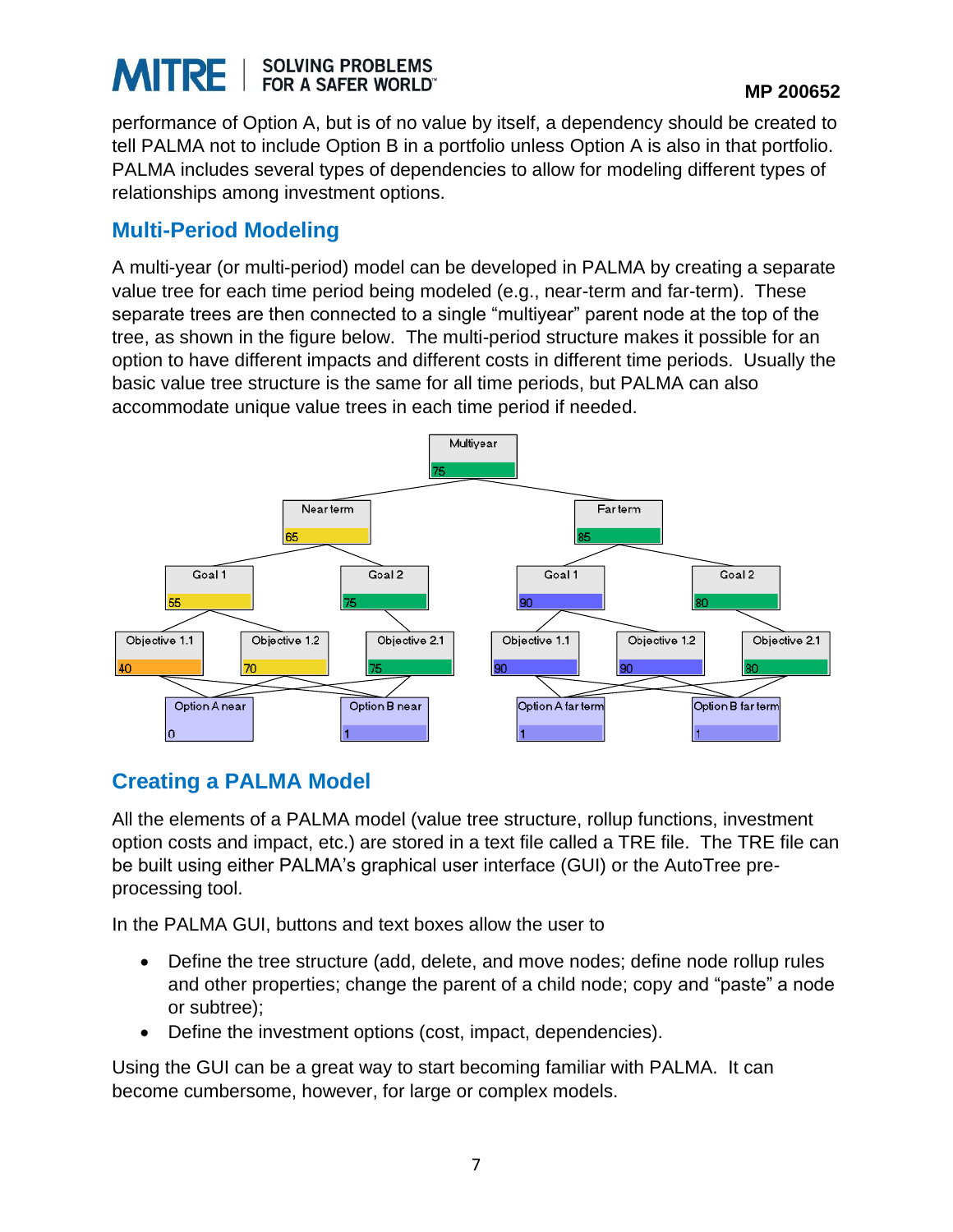# **MITRE** SOLVING PROBLEMS

The AutoTree pre-processor is a macro-enabled Excel workbook that can be used to automate construction of the PALMA input file. To use AutoTree, the data elements that make up the model are entered in an Excel file called a model-building workbook. The MBW consists of a series of formatted blocks representing the various model elements (e.g., the top node in the tree, the child nodes of a given parent node, and the investment options). AutoTree then reads the information from the MBW and uses it to generate a properly formatted PALMA input file.

#### **Using the PALMA Model and Analyzing Results**

Once the model has been created, PALMA can be used to investigate individual investment options or portfolios or to run optimization algorithms that identify portfolios that provide the greatest benefit as a function of cost.

The user can choose one of three optimization methods: exhaustive search of all allowable combinations of options (if the number of options is less than 30) and two genetic algorithms, iterative mathematical algorithms that mimic the processes of biological evolution. Based on the total cost and top-level of each portfolio examined, PALMA uses the selected optimization algorithm to derive the efficient frontier, the set of portfolios that provide the greatest benefit for a given cost.

PALMA's main display options are the "Tree" page, which displays the value tree hierarchy and node scores and the "Graph" page, which displays a benefit-cost graph of the efficient frontier and a representative set of less cost-effective portfolios.

#### *Exploring the Value Tree (Tree Page)*

The "Tree" page can be used to investigate individual options or portfolios, as illustrated below, by checking the appropriate boxes in the list of options in the upper right-hand field of the display. The impact of selecting these options and the resulting rolled-up benefit at each node in the tree, can easily be seen by the node scores and the color bars. This allows the user to identify where requirements are being met and where there may be gaps.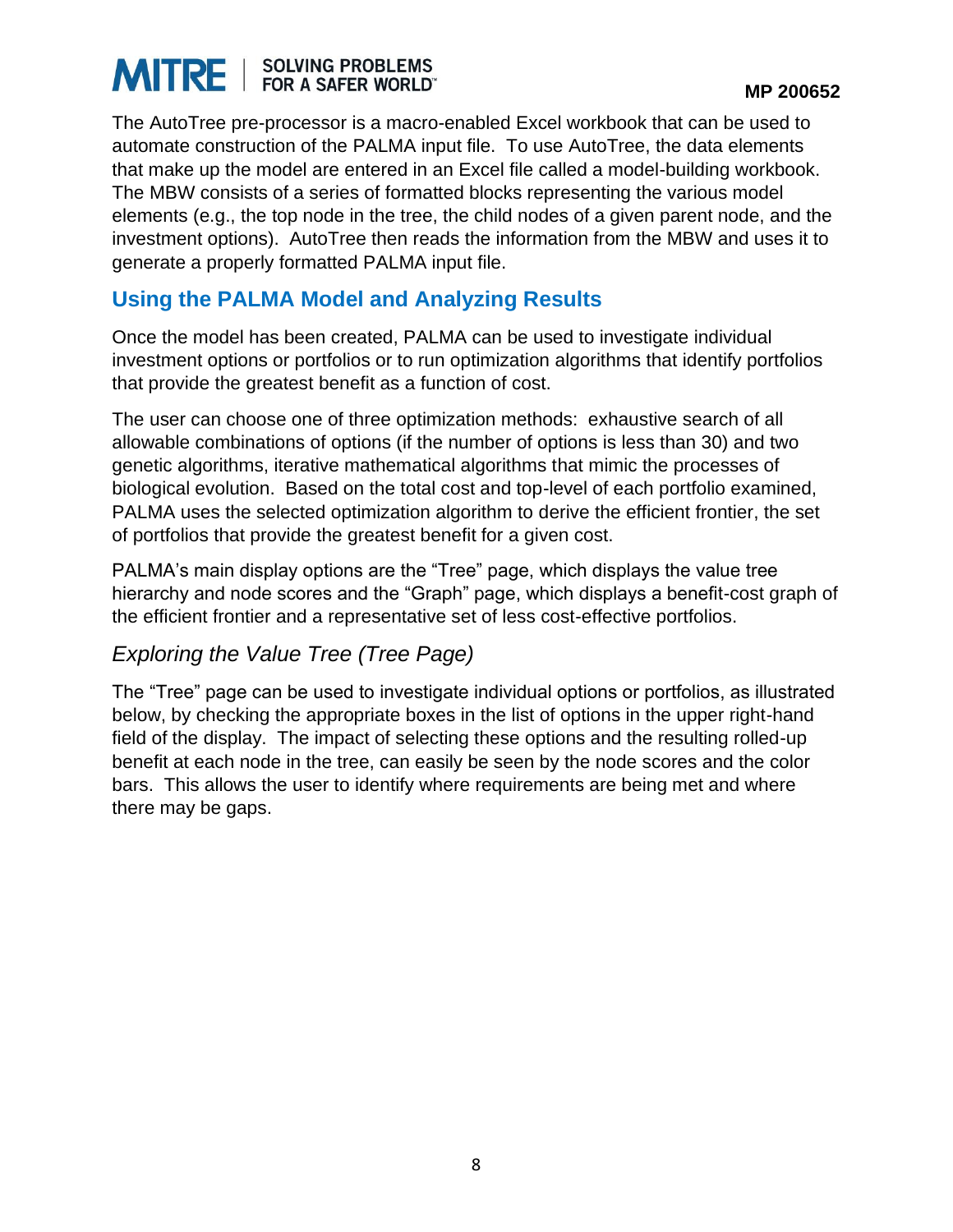

 **MP 200652**



### *Exploring the Efficient Frontier (Graph Page)*

The "Graph" page can be used to explore the efficient frontier (black dots in the figure below), which identifies portfolios (and the investments in each) that provide the greatest benefit at a specific funding level. The graph also illustrates a representative set of less efficient portfolios (gray dots in the figure below.)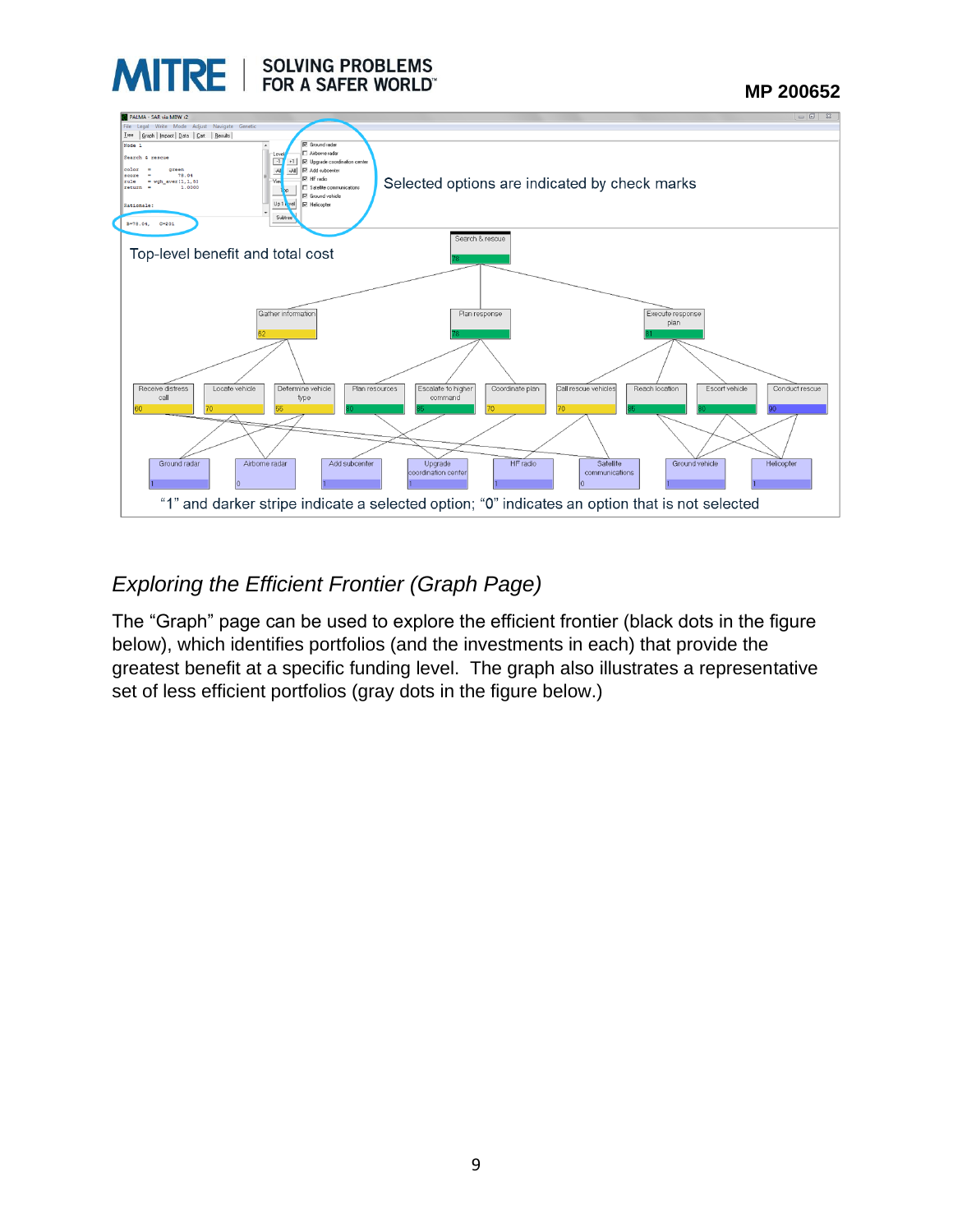



#### *Other Analysis Techniques*

PALMA results (portfolios, node scores, efficient frontiers) can also be exported to a tab-delimited text file and converted to Excel for additional analysis. An example of the type of analysis that can be done is to examine how often each investment appears on the efficient frontier, considered across all frontier points or a user-defined cost range.

The PALMA toolset also includes automation and post-processing capability using PALMA/X, a dynamic link library (DLL) that allows applications such as Excel or MATLAB to use macros to call PALMA functions (e.g., create the efficient frontier). PALMA/X allows users to automate repetitive tasks in PALMA and perform postprocessing of model results, e.g., sensitivity analysis. It can also be useful for integrating PALMA with other analysis tools.

In addition, both PALMA and AutoTree employ extensive error-checking when reading input files and provide detailed error messages to help the user in troubleshooting.

#### **Other Uses of PALMA**

While PALMA was designed to support portfolio analysis, its inherent capability to conduct tradeoffs amongst multiple options will support analyses where the objective is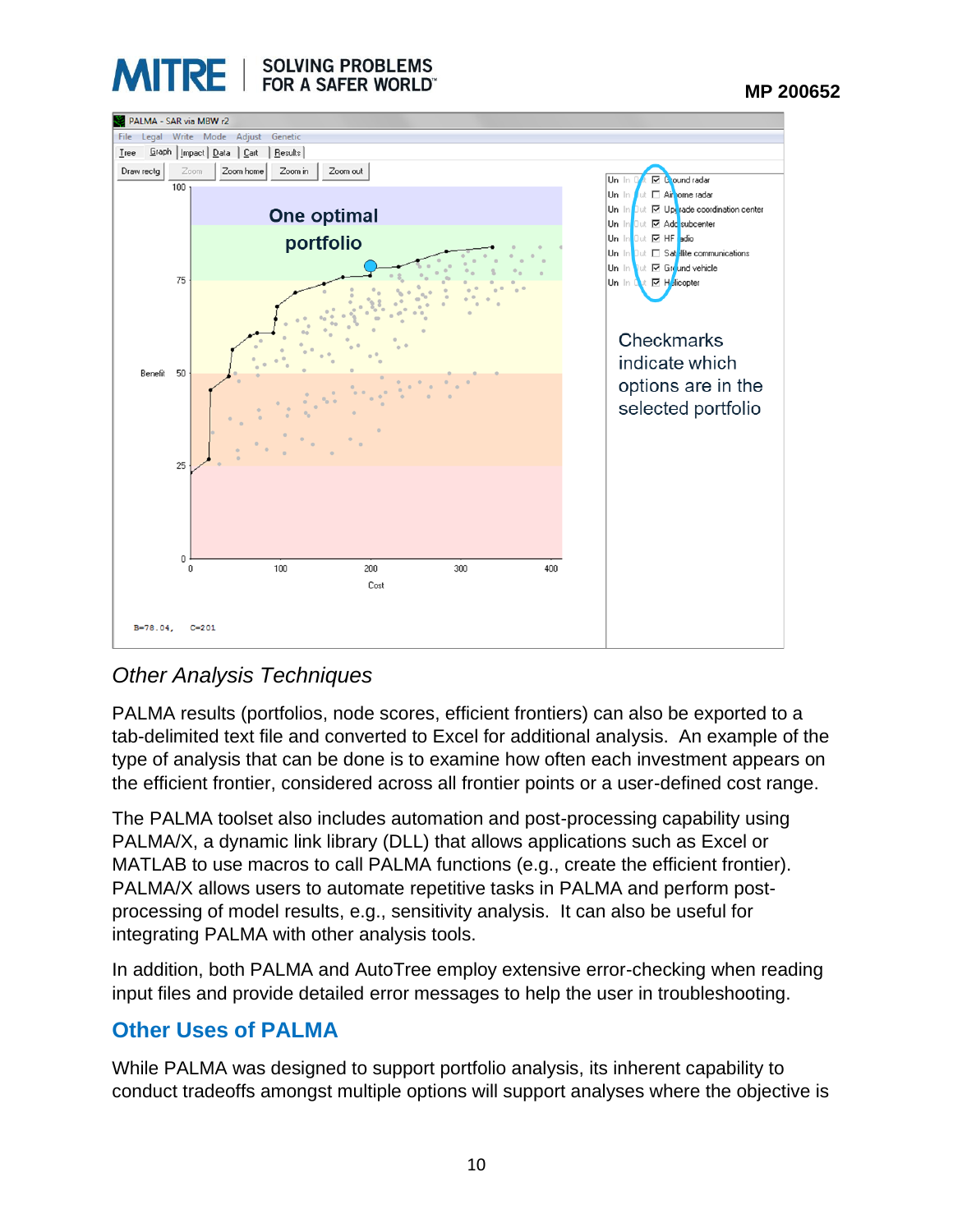# **MITRE** SOLVING PROBLEMS

to pick one of several options including analysis of alternatives and cost-benefit, cost capability, and business case analyses. PALMA can also support risk analysis where options are mitigations and benefit is the "burn down" of risk. PALMA's graphic displays are also useful in the visualization of complex decision spaces.

#### **Lessons Learned**

Lessons learned from twenty years of experience using PALMA include the following:

- Let everyone know up front that PALMA depends largely on expert judgment, though expert judgment may be supplemented with modeling and simulation analyses and other authoritative information in some studies.
- Make sure the decision that the model is intended to support is as well defined as possible.
- If possible, tie in your analysis with existing processes in your organization.
- Try to get buy-in from decision-makers and stakeholders as early as possible.
	- $\circ$  Start with a small "pilot" effort and build from there, using the results from the pilot and the feedback from the stakeholders to refine your approach as you go along.
	- $\circ$  It often helps to develop an initial, notional model leveraging any available artifacts to start the process. It is usually easier for stakeholders to react to a strawman model than to create a model out of whole cloth.

#### **Summary**

PALMA is a flexible and powerful tool that can be used to model a wide range of investment problems. Its optimization algorithms automatically identify investment portfolios that provide the most "bang for the buck," even for large numbers of investment options. A PALMA model provides a framework for linking investment options to improved capability or mission effectiveness; this gives insight into the impact of investment choices and presents the big picture to the decision-maker.

Perhaps most important, using PALMA establishes a structured, repeatable, transparent process for approaching an investment decision and thus provides a basis for justifying the resulting decision.

Inquiries about PALMA should be sent to [palma@mitre.org](mailto:palma@mitre.org)

#### **References**

- [1] Keeney, R.L., and Raiffa, H., 1976, *Decisions with Multiple Objectives: Preference and Value Tradeoffs*, John Wiley, New York, NY.
- [2] Garvey, P.R., October 2008, *Analytical Methods for Risk Management: A Systems Engineering Perspective*, CRC Press, New York.